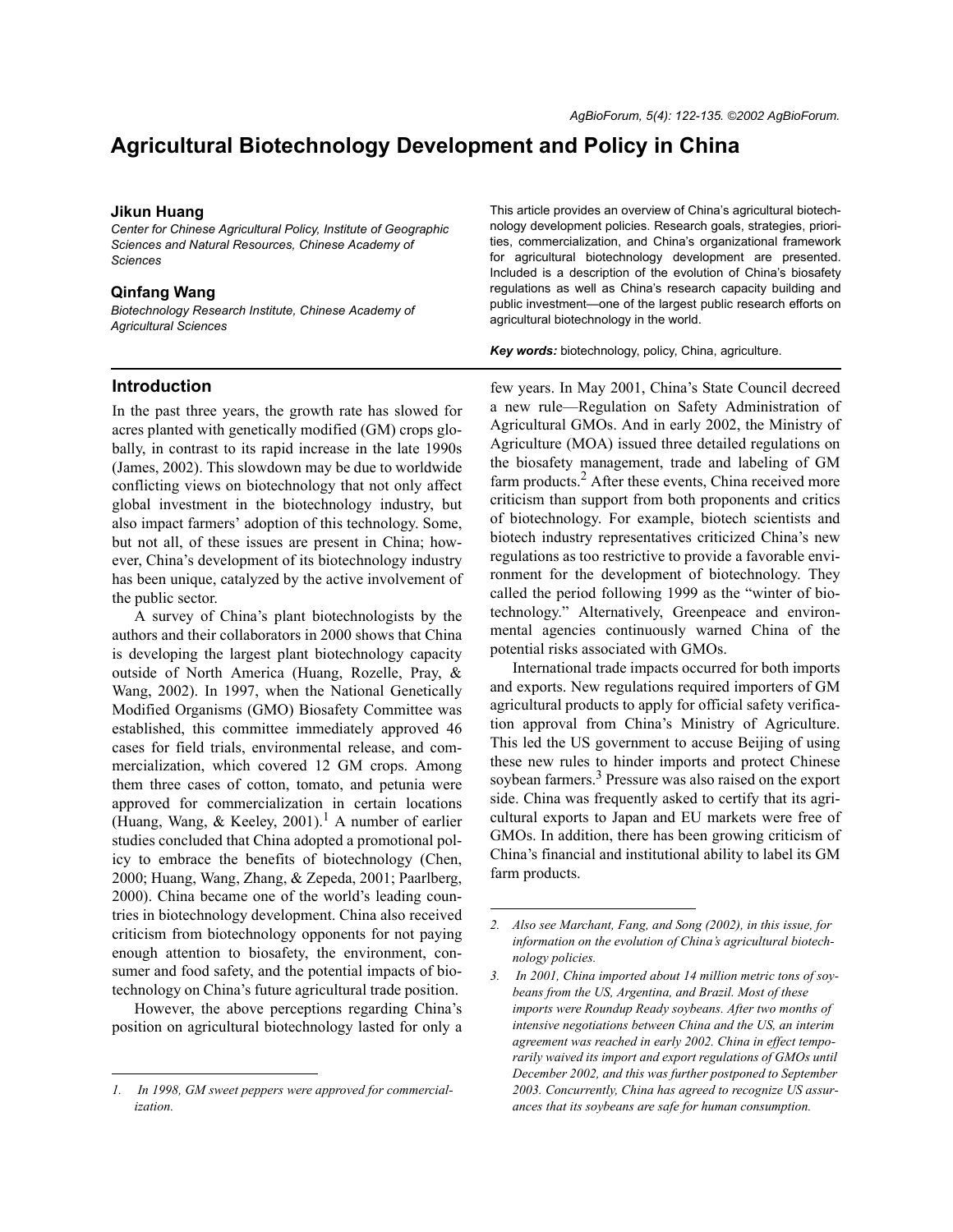Additionally, the media has claimed that China had reversed its former enthusiastic embrace of biotechnology by imposing extra restrictions on both domestic and imported varieties of genetically modified crops. These claims stated that China made a decisive shift away from its intentions to become the developing world's leader in biotechnology.<sup>4</sup> After 15 years of nationwide promotion of agricultural biotechnology in China, the current policy debate appears confusing to many observers. The industry wonders whether China will continue to advance its biotechnology, and some scientists question how to proceed in the near future.

Given the above background, the objectives of this article are to review the status of China's agricultural biotechnology research and commercialization, and to gain a better understanding of China's policies governing both agricultural biotechnology research and its applications (or commercialization). $5$  In order to achieve these objectives, this article is organized as follows. The next section provides an overview of China's agricultural biotechnology development policies. We argue that despite the slight adjustment of GM strategies for commercialization policy in the short run, the overall goal of Chinaís biotechnology development has not been altered. The growth of China's public investment in agricultural biotechnology has not slowed, but instead accelerated. These arguments are further discussed and supported by information provided in the third section of this article, focusing on agricultural biotechnology research capacity building and public investment. The fourth section examines specific cases in China's agricultural biotechnology development, research priorities, and commercialization. The final section provides concluding remarks.

# **An Overview of Chinaís Agricultural Biotechnology Development Strategies and Policies**

Chinaís leaders have paid great attention to agricultural technology. Among various agricultural technologies, agricultural biotechnology is one of the priority areas that have received the greatest attention. For example, in response to *Science* Editor Ellis Rubenstein's question about concerns in the West regarding GMOs and criticisms of biotechnology, China's President Jiang Zemin stated, "We are also very much concerned about these.... I think it is important to uphold the principle of freedom of science. But advances in science must serve, not harm humankind. The Chinese government is now mulling over new rules and regulations to guide, promote, regulate, and guarantee a healthy development of science. I believe biotechnology—especially gene research —will bring good to humanity..."(Rubenstein, 2000).<sup>6</sup> This statement reflects China's position on biotechnology development: promoting the technology but showing appropriate precaution for biosafety, the environment, food safety, and the commercialization of biotechnology.

#### *Goals and Strategies*

Beginning in the early 1980s when China prepared to initiate its national biotechnology program, its biotechnology developmental goals were multifaceted. The government defined its goals of in terms improving the nation's food security, promoting sustainable agricultural development, increasing farmers' income, improving the environment and human health, and raising its competitive position in international agricultural markets along with other public agricultural development programs. And from the point of view of the technology itself, the most frequently stated goal was to create a modern, market-responsive, and internationally competitive biotechnology research and development system in China (Ministry of Science and Technology [MOST], 1990, 2000; State Science and Technology Commission [SSTC], 1990).

To meet these goals, the government's plan to modernize its agricultural biotechnology system was composed of several key measures. These included measures to establish a comprehensive public financed research system, investment to enhance the innovative capacity (both human and physical capacity) of the national biotechnology research program, and creation of institutions and regulations to ensure healthy devel-

*<sup>4.</sup> See the recent report in the* Washington Post *(Goodman, 2002), the* New York Times *(Kahn, 2002), and a front-page article in* China Daily *(Zhigang, 2002).*

*<sup>5.</sup> Issues related to impacts of biotechnology are not discussed in this paper. They can be found in a series of papers written by the authors with their collaborators, including Pray, Ma, Huang, and Qiao (2001); Huang, Rozelle, Pray, and Wang (2002); Huang, Hu, Rozelle, Qiao, and Pray (2002); Huang, Hu, Pray, Qiao, and Rozelle (in press); and Pray, Huang, and Rozelle (2002).*

*<sup>6.</sup> In his opening speech at the International Rice Conference held in Beijing on September 15, 2002, President Jiang Zemin restated the importance of agricultural biotechnology in boosting agricultural productivity growth and food security.*

*Huang & Wang – Agricultural Biotechnology Development and Policy in China*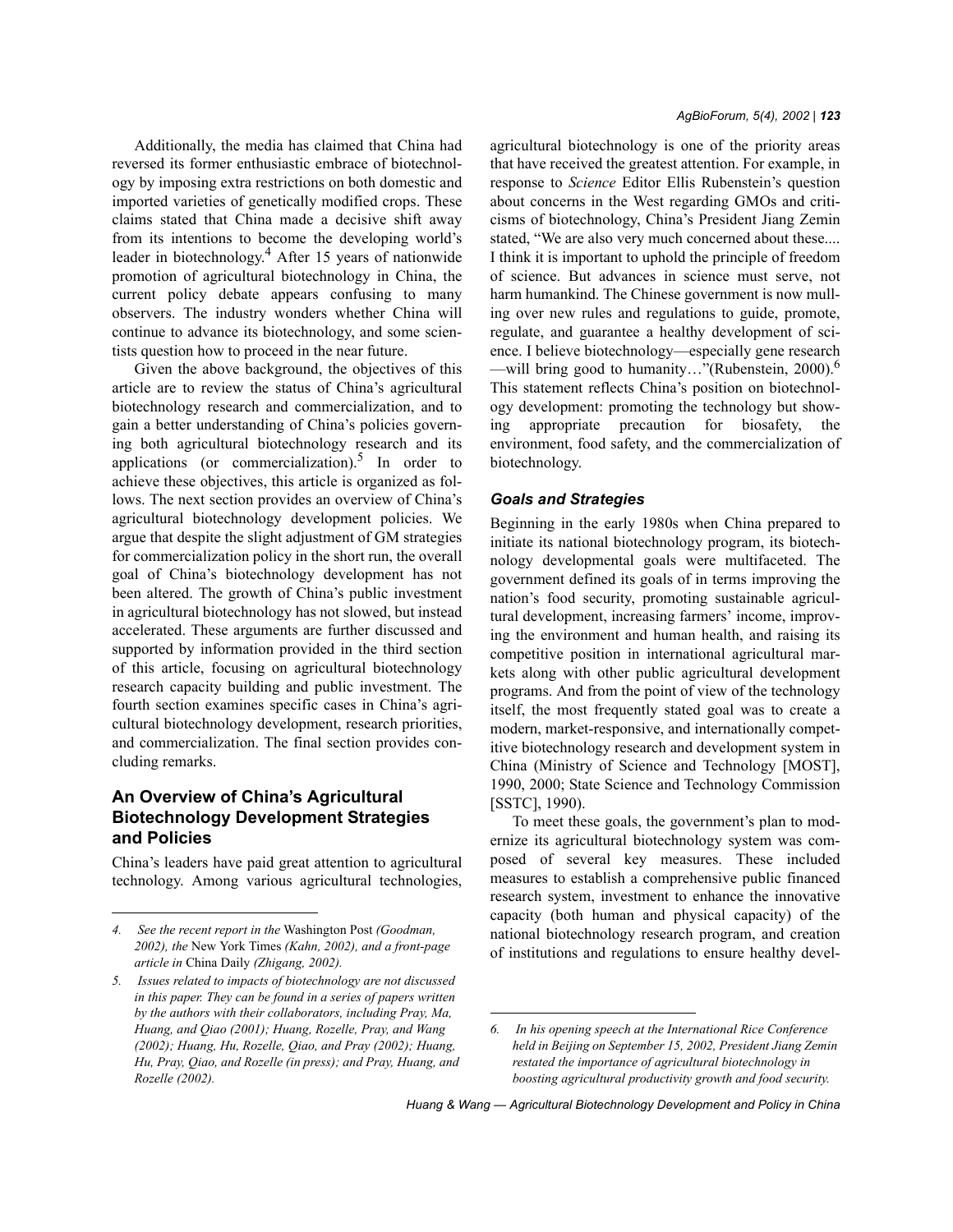**Table 1. Major policy measures related to biotechnology in China since the early 1980s.**

|                                                                                            | rable 1. Major policy measures related to biotechnology in Grillia since the early 1960s.                                                                                                                                                     |
|--------------------------------------------------------------------------------------------|-----------------------------------------------------------------------------------------------------------------------------------------------------------------------------------------------------------------------------------------------|
| Key Breakthrough Science &<br><b>Technology Projects</b>                                   | Started in 1982 by SDPC. Updated every five years. One of major components of these<br>projects is biotechnology R&D.                                                                                                                         |
| <b>Patent system</b>                                                                       | Patent law promulgated 1985. A total of 1,599 applications on genetic engineering for<br>invention patents were filed between 1985 and 1999.                                                                                                  |
| <b>National Biotechnology</b><br><b>Development Policy Outline</b>                         | Prepared by scientists and officials led by MOST, SDPC, and others in 1985. Formally<br>issued by the State Council in 1988. The Outline defined the research priorities,<br>development plan and measures to achieve targets.                |
| <b>National Key Laboratories (NKLs)</b><br>on Biotechnology                                | Started in 1985 under MOST. Thirty National Key Laboratories in biotechnology (15 on<br>agriculture or agriculture related) have been established. NKLs are open laboratories,<br>inviting both domestic and international visiting fellows.  |
| <b>The Climbing Program</b>                                                                | A National Program for Key Basic Research Projects, including biotechnology program,<br>initiated in the early 1980s.                                                                                                                         |
| <b>High Technology Research and</b><br>Development Plan (863 Plan)                         | Approved in March 1986 with 10 billion RMB for 15 years to promote high-technology R&D<br>in China. Biotechnology is one of seven supporting areas, with a total budget of about 1.5<br>billion RMB from 1986-2000.                           |
| <b>Natural Science Foundation of</b><br>China                                              | Established in 1986 to support basic science research. Life science and agronomy are two<br>support areas related to agrobiotechnology.                                                                                                       |
| <b>Biosafety regulations</b>                                                               | MOST issued the Biosafety Regulations on Genetic Engineering in July of 1993, which<br>include the biosafety grading and safety assessment, application and approval procedure,<br>safety control measures, and legal regulations.            |
| <b>Agricultural biosafety regulations</b>                                                  | MOA issued the Safety Administration, Implementation, and Regulations on Agricultural<br>Biological Genetic Engineering in July 1996.                                                                                                         |
| 973 Plan                                                                                   | Initiated in March 1997 to support basic science and technology research. Life science is<br>one of the key supporting areas.                                                                                                                 |
| <b>Agricultural GMO Biosafety</b><br><b>Committee</b>                                      | Ministry-level Agri GMO Biosafety Committee was set up in MOA in 1997. The Committee<br>was updated in 2002 to national level with its office in MOA.                                                                                         |
| <b>Special Foundation for Transgenic</b><br><b>Plant Research and</b><br>Commercialization | A five-year program launched in 1999 by MOST to promote the research and<br>commercialization of transgenic plants in China. The total budget of this program in the first<br>five years is 500 million RMB.                                  |
| <b>Key Science Engineering Program</b>                                                     | Started in the late 1990s under MOST and SDPC to promote basic research, including<br>biotechnology program. The first project on biotech (crop germplasm and quality<br>improvement) was funded in 2000 with 120 million RMB.                |
| <b>Foundation for high-tech</b><br>commercialization                                       | A special program supported by the SDPC to promote the application and<br>commercialization of technologies, started from 1998.                                                                                                               |
| Seed Regulation and Law                                                                    | Regulation on the Protection of New Varieties of Plants was issued in 1999. The first Seed<br>Law was issued in 2000.                                                                                                                         |
| Updated and amended agricultural<br>biosafety regulations                                  | 1996 MOA's biosafety regulation was amended and issued by the State Council in May<br>2001. Three regulations on the biosafety management, trade, and labeling of GM farm<br>products were issued by MOA to take effect after March 20, 2002. |
| <b>Foreign investment in GMOs</b>                                                          | In April 2002, the SDPC, State Economic and Trade Commission, and MOTEC jointly<br>issued a Guideline List of Foreign Investment, which puts GMO as a prohibited area for<br>foreign investment                                               |

opment of the technology that contributes to human welfare (MOST, 2000).

## *National Agricultural Biotechnology Research Institutions*

The earliest plan to promote biotechnology research was initiated in the beginning of the "Seventh Five-year Plan" (1986-1990) when the first comprehensive National Biotechnology Development Policy Outline was issued (SSTC, 1990). This outline was prepared by more than 200 scientists and officials under the leadership of the Ministry of Science and Technology (MOST), the State Development and Planning Commission (SDPC), and the State Economic Commission in 1985 and further revised in 1986 (Table 1). The outline defined research priorities (see later part of this section), the development plan (e.g., the  $4863$  Plan"), and measures to achieve targets or goals.

Under this outline, a number of high-profile technology programs were launched after the middle 1980s.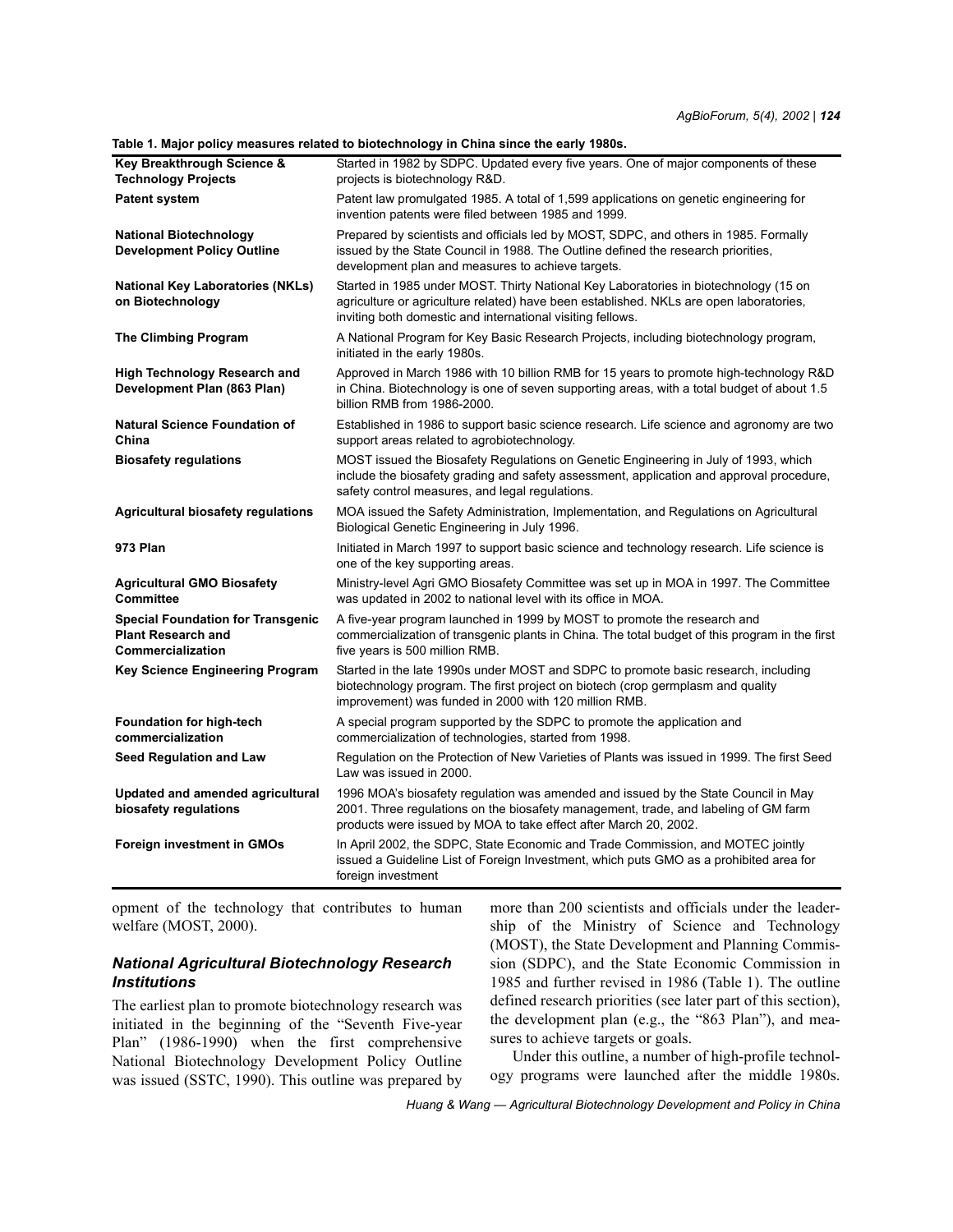Some of the most significant programs included the "863 High-tech Plan," the "973 Plan," Natural Science Foundation of China, the Initiative of National Key Laboratories on Biotechnology, the Special Foundation for Transgenic Plants Research and Commercialization, the Key Science Engineering Program, the Special Foundation for High-tech Industrialization (or Commercialization), the Bridge Plan, and others (Table 1).

The 863 Plan, also called National High-Tech Research and Development Plan, was approved in March 1986. The 863 Plan supports a large number of applied as well as basic research projects with a 10 billion RMB yuan budget (equivalent to US\$ 3 billion, based on the official exchange rate of 3.4 in 1985, or US\$ 1.2 billion, based on the official exchange rate of 8.27 in 2000) over 15 years to promote high technology research and development (R&D) in China. Biotechnology is one of seven supporting areas, with a budget of 1.3 billion RMB yuan in 1986-2000, with 50% of this budget focused on agricultural biotechnology.

The National Basic Sciences Initiative, also called the 973 Plan, with a total budget of 2.5 billion yuan (US\$ 302 million, converted at the1997-2002 average exchange rate) in the period of 1997-2002, was another high-tech research plan initiated in March 1997. This plan is complementary to the 863 and many other national initiatives on high-tech development, as it exclusively supports basic research. Life science, with biotechnology as a priority, constitutes one of the key programs under this plan.

In contrast to the perception that China's biotechnology development is shifting towards a "go slow" approach, our review of recent biotechnology research programs indicates that China instead has accelerated its biotechnology development since the late 1990s. The view suggesting that progress in biotechnology research has slowed is unfounded. For example, a new program aimed at strengthening the national research and industrialization of Chinaís agricultural biotechnology, the Special Foundation of Transgenic Plants Research and Commercialization (SFTPRC), was initiated in 1999 by the Ministry of Science and Technology. This new program is a unique foundation to promote both research and commercialization of transgenic plants. Only those projects that are jointly submitted by research institutes and companies are eligible to receive funding from about half of the programs under SFTPRC. The foundation also requires a significant financial commitment from companies to commercialize technology generated by a project, a reflection of China's aim to accelerate the diffusion of biotechnology. The total budget of SFTPRC during its first five years (1999-2003) was 500 million RMB yuan (about US\$ 60 million).

Concurrently, the Ministry of Science and Technology and the State Development and Planning Commission jointly sponsored the Key Science Engineering Program (KSEP), a national program to promote the fundamental construction for research in the late 1990s. As an example, one extremely large biotechnology project on crop germplasm and quality improvement through biotechnology received 140 million RMB yuan (US\$ 17 million) from KSEP in 2000. Moreover, the State Council passed a new Agricultural Science and Technology (S&T) Development Compendium in 2001. The compendium reemphasizes the importance of agricultural biotechnology in improving the nation's agricultural productivity, food security, and farmers' income, and has led to a new decision to further increase the research budget for the development of biotechnology. The proposed biotechnology development budget for the Tenth Five-year Plan (2001-2005) is far more than all prior budgets over the past 15 years (see the next section for more detail).

With the above efforts, by 2001 there were about 150 laboratories at national and local levels located in more than 50 research institutes and universities across China working on agricultural (plant and animal) biotechnology. Over the last two decades, China established 30 National Key Laboratories (NKL). Among these NKLs, 12 are exclusively working on, and three have major activities in agricultural biotechnology (Huang, Wang, Zhang, & Zepeda, 2001). Besides NKLs, there are numerous Key Biotechnology Laboratories and programs within ministries and local provinces.

At the national level, the Ministry of Agriculture (MOA), the Chinese Academy of Sciences (CAS), the State Forestry Bureau (SFB), and the Ministry of Education (MOE) are the major authorities responsible for agricultural biotechnology research (Figure 1). Under the Ministry of Agriculture, there are three large academies—the Chinese Academy of Agricultural Sciences (CAAS, which employs about 8,000 research and support staff), the Chinese Academy of Tropical Agriculture (CATA), and the Chinese Academy of Fisheries (CAFi). Among the 37 institutes in CAAS, there are 12 institutes, two National Key Laboratories and five Key Ministerial Laboratories conducting biotechnology research programs. The CAFi and the CATA also have several biotechnology laboratories or programs, and each has one NKL for biotechnology.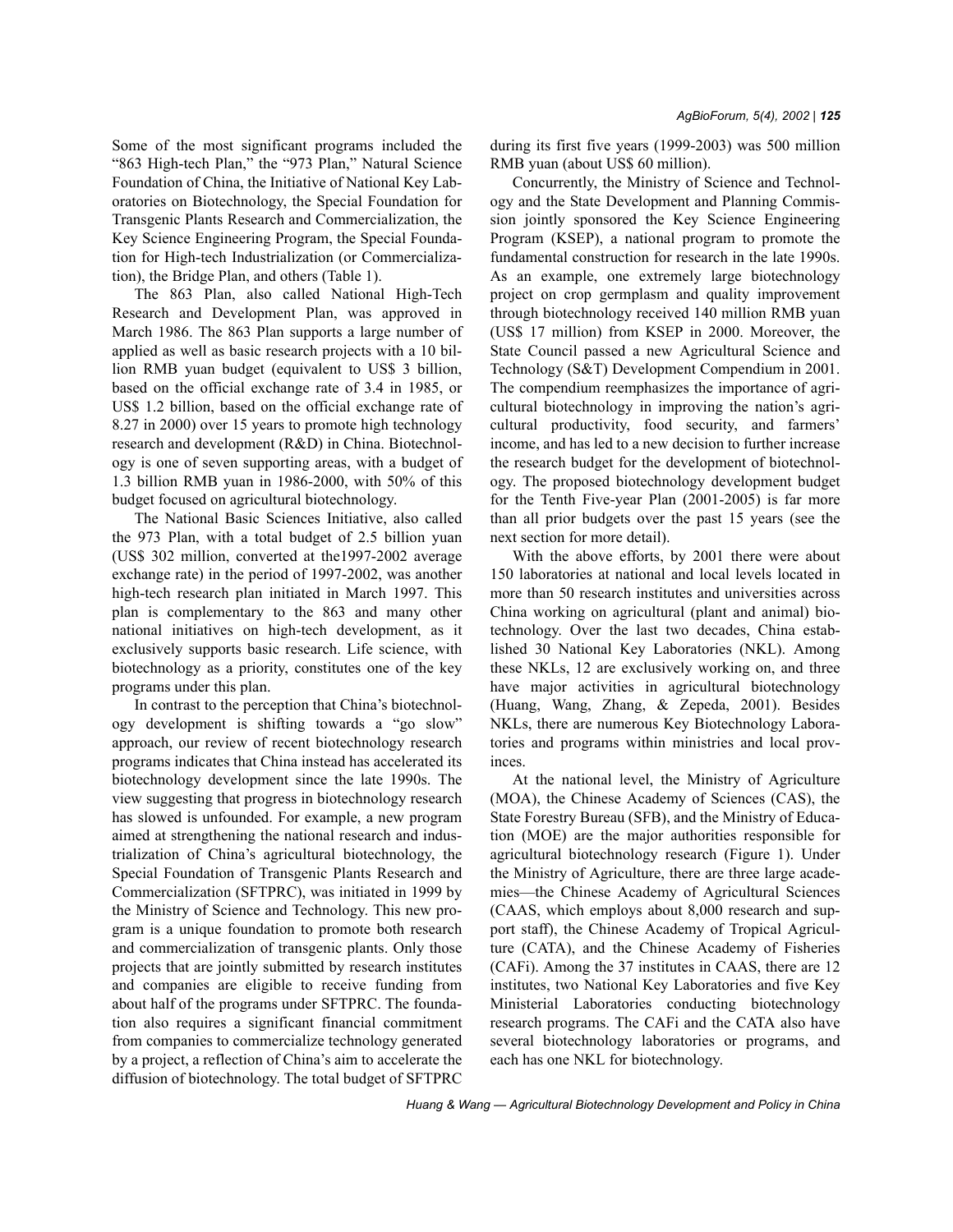

**Figure 1. Organization chart for agricultural biotechnology research at national level.**

Agricultural biotechnology research is also conducted by national institutes external to the Ministry of Agriculture's research system. For example, under the Chinese Academy of Sciences there are at least seven research institutes and four NKLs that focus on agricultural biotechnology. Research institutes within the Chinese Academy of Forestry (CAFo) under the State Forest Bureau and numerous universities (i.e., Beijing University, Fudan University, Nanjing University, Central China Agricultural University, and China's Agricultural University) under the Ministry of Education are examples of other institutions conducting agricultural biotechnology research. There are seven NKLs located in seven leading universities conducting agricultural biotechnology or agriculturally related basic biotechnology research. Other public biotechnology research efforts on agriculturally related topics include agrochemical (e.g., fertilizer) research by institutes in the State Petro-Chemical Industrial Bureau.

Although the programs at the national level presented in Table 1 and Figure 1 and discussed above constitute China's mainstream agricultural biotechnology research, research at the provincial level also contributes to the development of China's agricultural biotechnology. They follow a similar institutional framework to that at the national level (Figure 1). Each province has its own provincial academy of agricultural sciences and at least one agricultural university. Each academy or university at the provincial level normally has one or two institutes or laboratories focused on agricultural biotechnology. Provincial biotechnology research is funded by both local governments (core funding and research projects) and the central government (research projects only).

Finally, it is worth noting that the numbers of both national and provincial biotechnology programs and institutes continue to increase. China is even considering establishing a new national agricultural biotechnology research center—a megaresearch center over the current 150 agricultural biotech laboratories. Based on these developments, if there were shifts in China's biotechnology developmental plan, it is towards probiotechnology research.

# *Biosafety Management Institutions and Regulations*

*Institutional Setting.* Although the Ministry of Science and Technology is mainly responsible for biotechnology research, the Ministry of Agriculture is the primary institution in charge of the formulation and implementation of biosafety regulations on agricultural GMOs and their commercialization, particularly after 2000. In order to incorporate representation of stakeholders from different ministries, the State Council established an Allied Ministerial Meeting comprised of leaders from the MOA, the SDPC, the MOST, the Ministry of Public Health, the Ministry of Foreign Economy and Trade (MOFET), the Inspection and Quarantine Agency, and the State Environmental Protection Authority (SEPA). This Allied Ministerial Meeting coordinates key issues related to biosafety of agricultural GMOs, examines and approves the applications for GMO commercialization, determines the list of GMOs for labeling, and establishes import or export policies for agricultural GMOs and their products.

However, routine work and daily operations are handled by the Office of Agricultural Genetic Engineering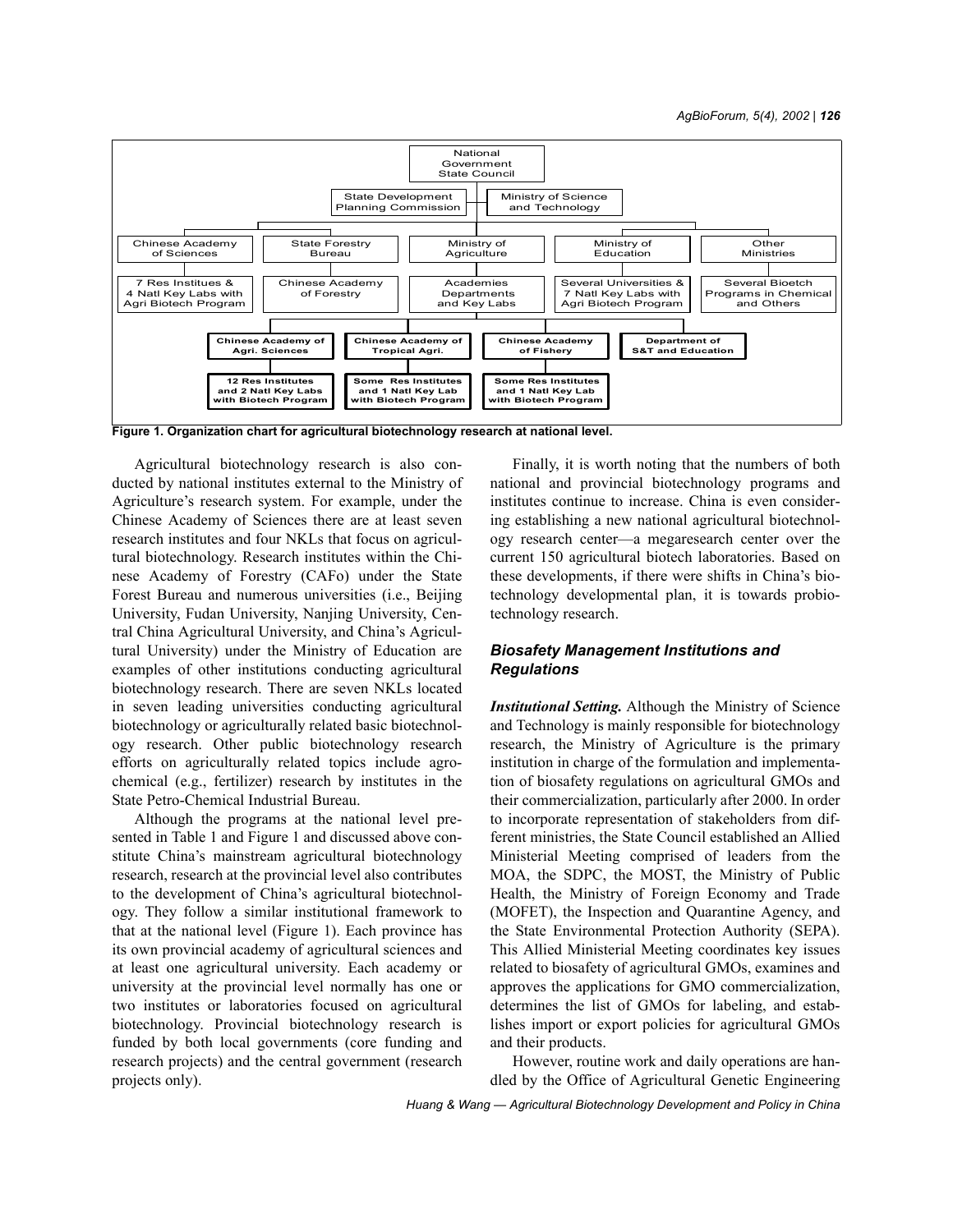Biosafety Administration (OGEBA). The National Agricultural GMO Biosafety Committee (BC) is the major player in the process of biosafety management.<sup>7</sup> Currently, the Committee comprises of 56 members.<sup>8</sup> The committee meets twice each year to evaluate all biosafety assessment applications related to experimental research, field trials, environmental release, and commercialization of agricultural GMOs. It provides approval or disapproval of recommendations to OGEBA based on the results of its biosafety assessments. OGEBA is responsible for the final approval of decisions.

The Ministry of Public Health (MPH) is responsible for food safety management of biotechnology products. The Appraisal Committee, consisting of food health, nutrition, and toxicology experts nominated by MPH, is responsible for reviewing and assessing GM foods as they have been designated a Noval Food. The State Environmental Protection Authority participates in GMO biosafety management through the Allied Ministerial Meeting and through their members on the National Agricultural GMO Biosafety Committee. Although SEPA has taken the responsibility of international biosafety protocol, its focus on biotechnology in China is limited to biodiversity.

Concerning the institutional setting of agricultural GMO biosafety management, China has several unique elements compared to the US and the EU. The Ministry of Agriculture in China appears to have more power than its counterparts in the US and the EU. The leaders in the State Council of the previous government believed that the MOA is more familiar with, and has more expertise in agriculture and agricultural GMOs than any other ministry. Moreover, because the MOA is also in charge of pesticide use and its environmental assessment in agricultural production, national leaders consider the MOA a major player in China's agricultural biosafety management.

Critics (i.e., SEPA) of this system argue that this institutional setting might result in less attention paid to environmental risks of GMOs and may have a potential conflict of interest, as the MOA is primarily responsible for agricultural production, and many biotechnologies are developed under the MOAís own research system. The debate on whether SEPA or MOA is a more appropriate institution to take a lead role on biosafety has continued since the biosafety management system was set up in 1997. However, under the current national administrative system, it is unlikely for SEPA to take a significant role in biotechnology, unless there is significant reform of the government's structure by China's new leaders, who have been in office since early 2003.

The other unique aspect is that China's National Agricultural GMO Biosafety Committee plays a critical role in the biosafety decision-making process. As most of its 56 current members (29 for GM plants, nine for recombined microorganisms for plant, 12 for transgenic animals and recombined microorganisms for animals, and six for GM aquatic organisms) are experts from various research institutes within the public sector, its GMO biosafety assessment provides key information for decision makers on whether OGEBA should approve or disapprove GMO application cases. However, the weakness of this approach is the time constraint from BC members who often are leading scientists in various disciplines. Other concerns include the heavy service burden of a few key individual scientists and too many biotechnologists on the Biosafety Committee.

*Biosafety Regulations.* Before 2002, the principle governing China's agricultural GMO biosafety was to adopt a product-based GMO management system. However, China has attempted to impose labeling regulations on GMOs and GM products since March 2002. By imposing a compulsory labeling policy on GMOs, China's biosafety management partially shifts towards a process-based GMO management system. This adjustment has led to wide debate within China and between China and many other countries, as we described above in the introduction. Before we discuss this new labeling policy, it is worth reviewing briefly the evolution of China's agricultural GMO biosafety regulations and policies in the past.

#### *Evolution of Chinaís Biosafety Regulations.* In

response to the emerging progress in China's agricultural biotechnology, the first biosafety regulation, ìSafety Administration and Regulation on Genetic Engineering," was issued by the Ministry of Science and Technology in 1993. This regulation consisted of gen-

*<sup>7.</sup> The Biosafety Committee was established in 1997 under the Ministry of Agriculture; it was a ministry-level institution. Since June 2002, the Committee was upgraded to a nationallevel institution.*

*<sup>8.</sup> Biosafety Committee members work part-time for the BC and are scientists from different disciplines including agronomy, biotechnology, plant protection, animal science, microbiology, environmental protection, and toxicology. A few members are also agricultural administrations. All BC members are nominated by the Ministry of Agriculture.*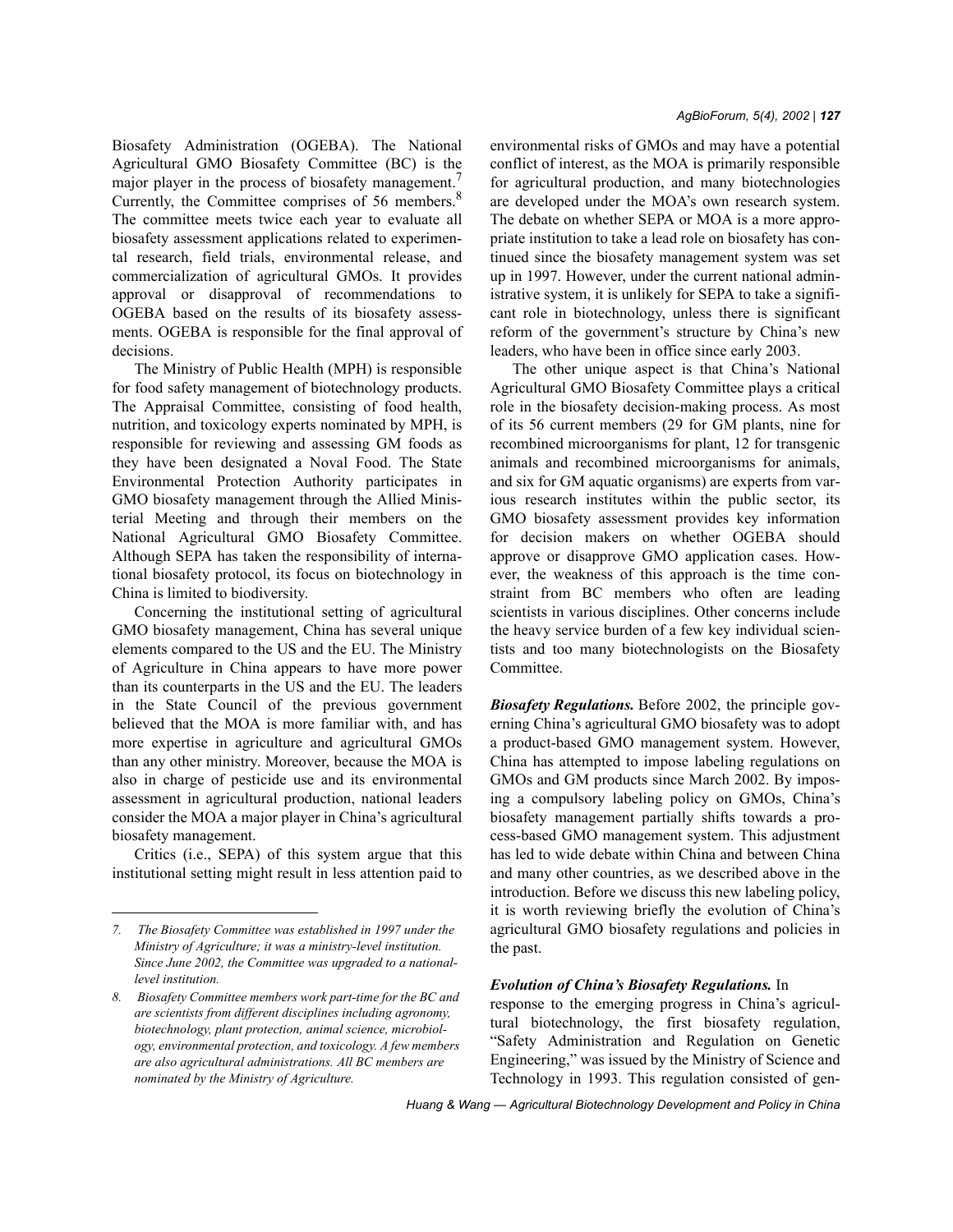**Table 2. The number of cases in agricultural (plant, microorganism, and animal) biotechnology submitted and approved for field trials, environmental release, and commercialization in 1997-2000.**

|                              | 1997 | 1998 | 1999 | 2000 | <b>Total</b> |
|------------------------------|------|------|------|------|--------------|
| <b>Submitted</b>             |      |      |      |      |              |
| <b>Field trial</b>           | 14   | 41   | 28   |      |              |
| Environmental release        | 37   | 18   | 63   |      |              |
| Commercialization            | 6    | 9    | 35   |      |              |
| Total                        | 57   | 68   | 126  | 182  | 433          |
| <b>Approved</b>              |      |      |      |      |              |
| <b>Field trial</b>           | 12   | 40   | 22   | 115  | 189          |
| <b>Environmental release</b> | 30   | 10   | 34   | 19   | 93           |
| Commercialization            | 4    | 2    | 27   | 7    | 40           |
| Total                        | 46   | 52   | 83   | 141  | 322          |

eral principles, safety categories, risk evaluation, application and approval, safety control measures, and legal responsibilities. After the above regulation was decreed, MOST required relevant ministries to draft and issue corresponding biosafety regulations on biological engineering (i.e., the Ministry of Agriculture for agriculture and the Ministry of Public Health for food safety). Following MOST's guidelines, the MOA issued the Implementation Regulations on Agricultural Biological Engineering in 1996. This regulation is similar in many aspects to the US GMO biosafety regulations. Labeling was not part of this regulation, nor was any restriction imposed on imports or exports of GMO products. The regulation also did not regulate processed food products that use GMOs as inputs.

Under the 1996 GMO biosafety regulation policy, OGEBA received 433 applications for field trials, environmental release, or commercialization in 1997-2000 (Table 2). Among them, 322 cases had been approved, covering more than 60 crops and several animals, as well as numerous microorganisms. It is interesting to note that both the number of cases applied or submitted and cases approved increased persistently over time. Imposing more GMO restrictions did not reduce the number of applications. However, if we decompose this data into different stages of GMO development and by crop, they do show that the numbers of cases approved for commercialization declined in 2000 and that no new GMO crops have been approved since 1999, excluding cotton, tomatoes, sweet peppers, and petunias.

#### *China's Stance on Biotechnology Development-For*

*or Against?* Using solely the above approval case numbers may lead to erroneous conclusions regarding Chinaís stance on GMO development. Indeed, the small number of approvals for commercialization of GM crops in 2000 (seven cases, Table 2) was due to many factors. First, in the prior year, 1999, a large number of cases were approved for commercialization (27 cases, Table 2), almost all for Bt cotton. As expected, there were fewer applications for Bt cotton commercialization in 2000, as most of the Bt cotton varieties (nearly 20 varieties from both CAAS and Monsanto) had been earlier approved for commercialization. Second, as argued by OGEBA and the Biosafety Committee, the existing food-related GM crops were not ready for commercialization due to unclear issues over their food safety. For example, food safety testing managed by Ministry of Public Health has not come to a conclusion on whether the current GM rice is not substantially different from non-GM rice. Research on GM rice's food safety is still ongoing. Third, the testing on environmental safety and biodiversity has been limited to a very small scale and in few locations. Lastly, Bt cotton had been tested and adopted widely in other countries before China approved its commercialization, and given that cotton is a nonfood crop, the context surrounding GM rice differs than that for cotton. Rice is the most important food crop in both China and the rest of Asia. Additionally, GM rice has never been commercialized anywhere in the world.

More recently, our communication with OGEBA's officials and members of the Biosafety Committee reveal that China is badly in need of institutional and capacity building for GMO biosafety management. During the  $7<sup>th</sup>$  International Symposium on the Biosafety of Genetically Modified organisms held in Beijing in October 2002, an official from OGEBA concluded his speech with five major challenges that OGEBA currently faces: "an appropriate regulatory approach *(to improve current practices),*9 a science-based safety assessment, capacity building, transparency, communication and information exchange (Cheng & Peng, 2002).

Given the above discussion, it is no surprise that OGEBA declined three applications for GM rice commercialization in 1999-2000. We believe that China's current adjustment in biosafety management is just one effort to establish a more comprehensive GMO biosafety management system that provides a firm base for

*<sup>9.</sup> Because biosafety management is a new activity for OGEBA, it is understandable that they are seeking a more appropriate approach even after years of commercialization of nonfood crops* (*Bt cotton).* 

*Huang & Wang — Agricultural Biotechnology Development and Policy in China*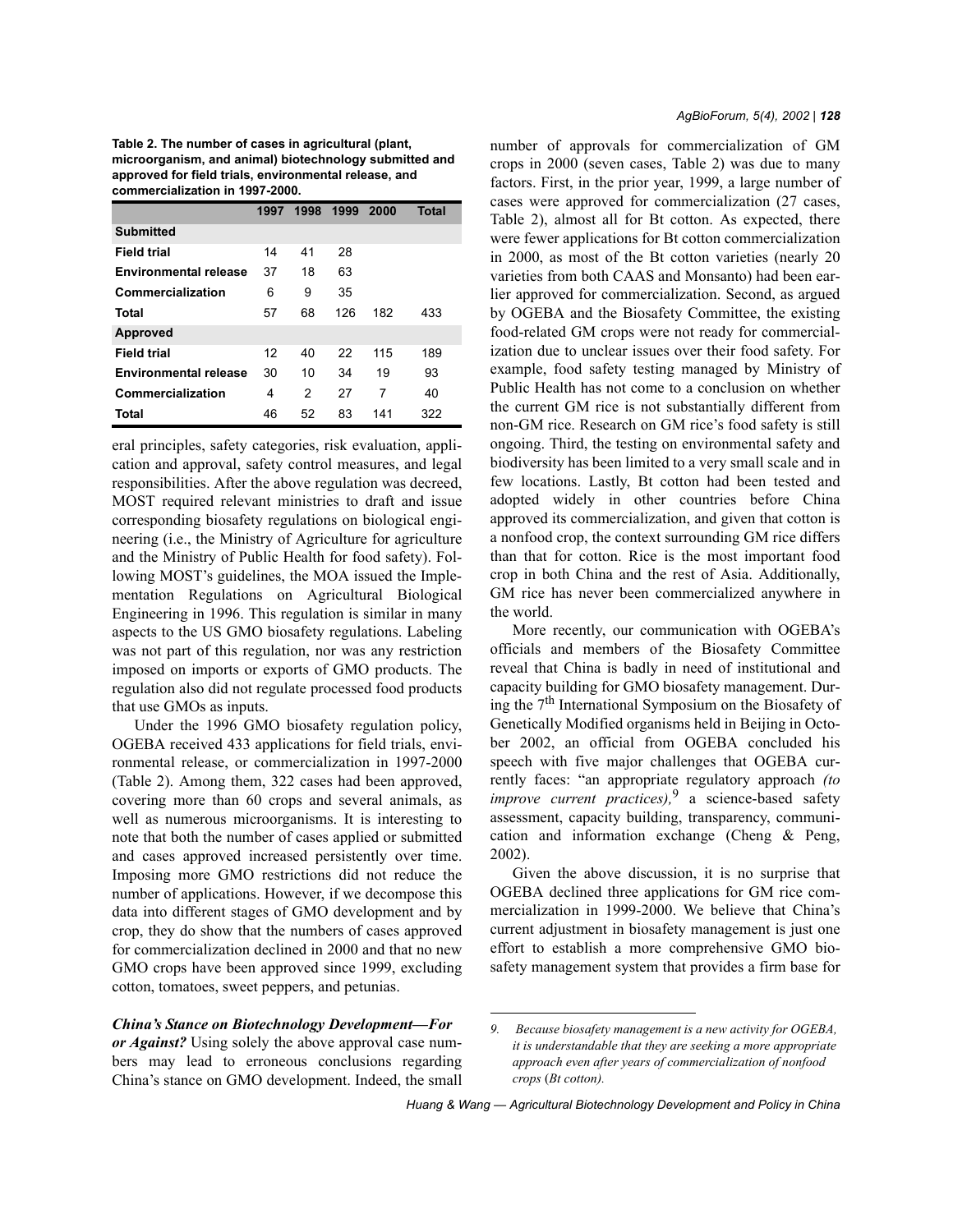future sustainability. Current adjustment is also partly in response to the growing worldwide debate on GMOs and their potential risks, as well as China's agricultural trade. $10$ 

Chinese policymakers are concerned about environmental and food safety in response to the debate on the potential risks of GMOs recently raised by the Chinese media. The debate in China has involved scientists, government officials, and newspaper reporters; responses and reactions vary among stakeholders and change over time as more information becomes available on biotechnology (Huang, Wang, & Keeley, 2001). A consensus seems to be growing in China that the most important task a scientist or biotechnologist can do is to reduce the potential negative effects and demonstrate the safety of GMOs.

As a consequence of this consensus, research budgets allocated to biosafety management and the study of biosafety have increased. Since 1999-2000, nearly all biotechnology research programs have expanded their scope into biosafety issues, particularly for the following programs: 863, 973, and the Special Foundation for Transgenic Plants Research and Commercialization. A number of national institutes under the Ministry of Agriculture, the Ministry of Public Health and the State Environmental Protection Agency have launched various biosafety programs, including capacity building for biosafety management and risk assessment, research studies on environmental safety and food safety, detection technology for GMOs and GMO products, and monitoring of international practices.

However, arguing for a more comprehensive and science-based safety assessment as reasons for the recent adjustment of China's GMO commercialization does not imply that there is no concern over the impacts of GMO development on agricultural trade. Issues such as labeling of GM products and possible trade barriers resulting from biotechnology concerns in countries that follow precautionary and preventive policies do have impacts on the current (short run) pace of GMO commercialization in China. Agricultural trade had been an important contributor to the aggregate Chinese economy and trade.

It appears that international trade concerns may have been one of the important factors, but not the dominant factor, in recent agricultural biotechnology policy processes. The critical event here appears to have been the EU's decision to ban Chinese soy sauce imports produced with GM soybeans imported from the United States. Additionally, the recent decision by Thailand (the world's leading rice exporter) to halt further development of GM rice may also have been significant. It is unclear whether public attitudes toward GMOs in Europe are now softening or whether policies may soon change; hence, a short-run "wait and see" tactic is probable in China.

*New Biosafety Regulations.* In response to the above concerns, in May 2001 the State Council decreed a new and general rule of Regulation on Safety Administration of Agricultural GMOs to replace an early regulation issued by the Ministry of Sciences and Technologies in 1993 (Safety Administration Regulation on Genetic Engineering, Table 1). The Ministry of Agriculture then announced three new implementation regulations on biosafety management, trade, and labeling of GM farm products that were planned to take effect after March 20,  $2002$ .<sup>11</sup> There were several important changes to existing procedures included in these guidelines, as well as details of regulatory responsibilities after commercialization. These included the addition of an extra preproduction trial stage prior to commercial approval, new processing regulations for GM products, labeling requirements for marketing, new export and import regulations for GMOs and GMO products, and local- and provincial-level GMO monitoring guidelines. In the meantime, the Ministry of Public Health also promulgated its first regulation on GMO food hygiene in April 2002, to take effect after July 2002.

By late 2002, the system of biosafety regulation in China had clearly become progressively more elaborate and sophisticated. Many provinces have established provincial biosafety management offices under provincial agricultural bureaus. These biosafety management offices collect local statistics on and monitor the performance of research and commercialization of agricultural biotechnology in their provinces and assess and approve (or disapprove) all applications of GM related research, field trials, and commercialization in their provinces. Only those cases that are approved by provincial biosafety management offices are submitted to the National Biosafety Committee for further assessment. However,

*<sup>10.</sup> So far, Chinese consumers have not created many problems for GMO development in China.*

*<sup>11.</sup> These three new regulations replaced the Safety Administration, Implementation, and Regulation on Agricultural Biological Genetic Engineering issued by the Ministry of Agriculture in July 1996.*

*Huang & Wang — Agricultural Biotechnology Development and Policy in China*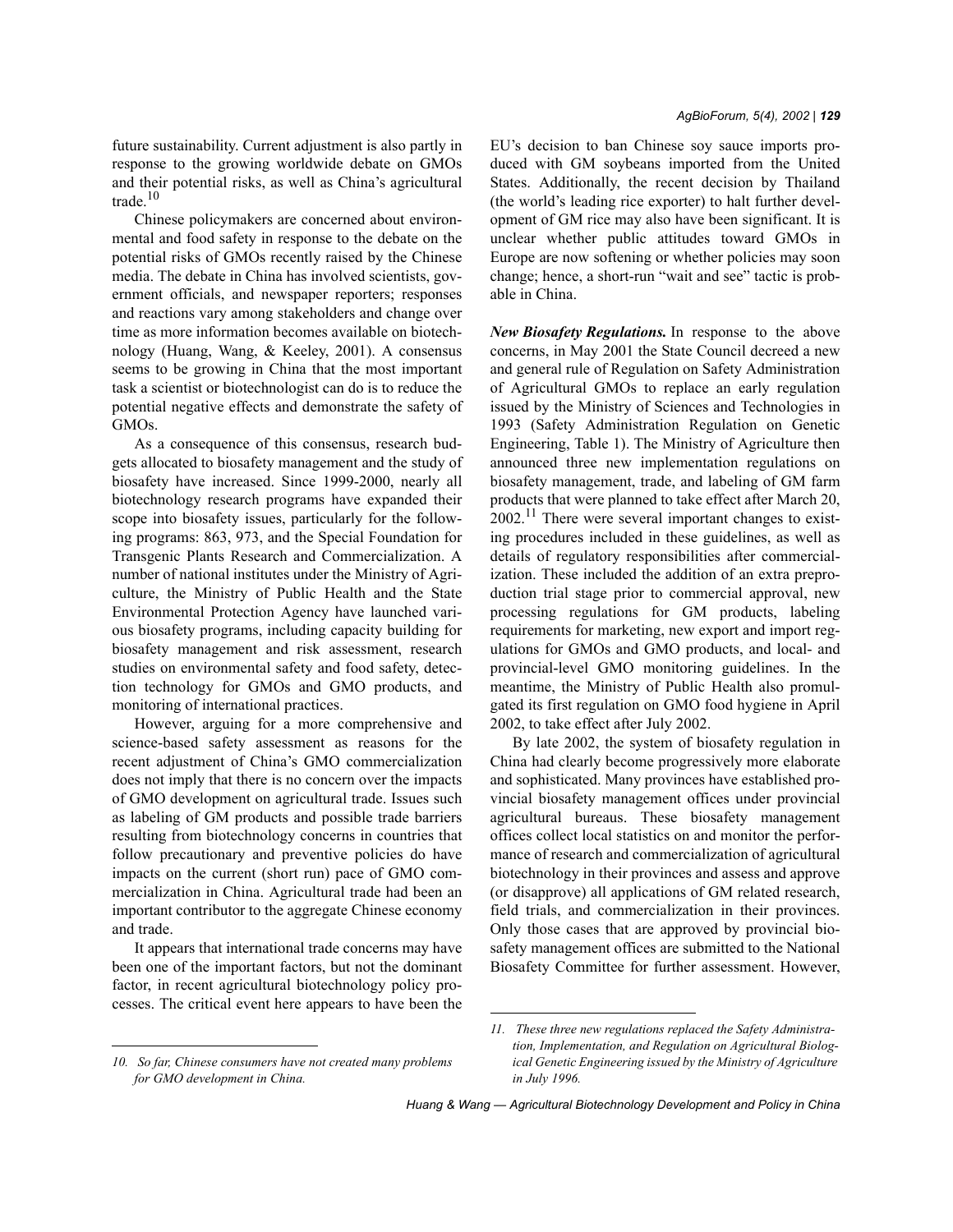**Table 3. Estimated number of research staff and expenditures on plant biotechnology research in China, 1986-2000.**

|      |                           | <b>Research expenditure</b>               |                                                  |                        |  |
|------|---------------------------|-------------------------------------------|--------------------------------------------------|------------------------|--|
| Year | <b>Number</b><br>of staff | <b>Million RMB</b><br>at current<br>price | <b>Million</b><br><b>RMB</b> at<br>2000<br>price | <b>Million</b><br>US\$ |  |
| 1986 | 740                       | 14                                        | 38                                               | 4.2                    |  |
| 1990 | 1067                      | 40                                        | 68                                               | 8.3                    |  |
| 1995 | 1447                      | 88                                        | 87                                               | 10.5                   |  |
| 2000 | 2128                      | 322                                       | 322                                              | 38.9                   |  |

*Note. Expenditures include both project grants and costs related to equipment and buildings. Both staff and research expenditures are estimated by the authors based on our earlier studies (Huang, Wang, Zhang, & Zepeda, 2001) and recent interviews in China. The results from our recent interviews show that the data in Table 2 are higher than our earlier estimates. Official exchange rate in the corresponding year is used to convert the domestic currency to US dollars.* 

China still has a long way to go before all decreed regulations could be fully implemented. Our three years of Bt cotton farm surveys across five provinces during 1999-2001 found that about half of Bt cotton varieties had been adopted by farmers, but they did not apply to the National Biosafety Committee for commercialization. Seeds are distributed to farmers mainly by local seed companies, the extension system, research institutes, and small traders. The institutions, human capacity, and financial support for implementation of GMO regulations are far away from the necessary requirements. In addition to this, collaboration and coordination between ministries on research, commercialization, and biosafety management needs to be further strengthened.

# **Agricultural Biotechnology Capacity Building and Public Investment**

Creation of a modern and internationally competitive biotechnology research and development system requires substantial investments in human and financial capacities. Since the early 1980s, China's public investment in, and the number of research staff working on biotechnology has increased significantly, in contrast to stagnating trends for general agricultural research expenditures in the late 1980s and early 1990s (Huang, Hu, & Rozelle, 2002). For example, based on our 2000 survey of 29 research institutes in plant biotechnology<sup>12</sup> and on extensive interviews with ministries and research institutes in 2002, we estimate that the number of plant biotechnology researchers tripled in the past 15 years (Table 3). More than 2,100 researchers are now working on plant biotechnology alone. If we include biotechnology from the animal sector, the number of agricultural biotechnology researchers may reach 3,000, and may be one of the largest biotechnology research efforts in the world.

Similar to other agricultural research programs in China, agricultural biotechnology research is primarily built upon research institutes. Among the 29 institutes surveyed, the number of agricultural biotechnology researchers in universities accounted for only 10% of total research staff. $13$  Among total researchers, nearly 60% are professionals, and the share of the professional staff has been increasing over time (Huang, Wang, Zhang, & Zepeda, 2001), again indicating growing human capacity in biotechnology research.

The quality of human capacity to conduct biotechnology research has improved over time. Among professional staff, the share of researchers with Ph.D. degrees increased from only 2% in 1986 to more than 20% in 2000. This share is expected to continue to increase in the future. Although the share of researchers with biotechnology Ph.D. degrees is still low by international standards, it is interesting to note that this share is much higher than those in the general agricultural research system. In China's national agricultural research system, Ph.D. researchers accounted for only 1.1% of the total professional staff in 1999 (Huang, Hu, & Rozelle, 2001).

Even more dramatic growth has occurred in China's biotechnology research investment (Table 3). China's biotechnology research investment was trivial in the early 1980s (MOST, 1990). Although there are no statistics available from official sources, our estimates show that biotechnology investment has grown substantially. For example, the estimated investment in plant biotechnology research was only US\$ 4.2 million in 1986 when China formally started its 863 Plan (Table 3). By 1990, Chinaís investment grew to US\$ 8.3 million. During this period, the research project budget nearly tripled, and equipment expenses nearly doubled (Huang, Wang, Zhang, & Zepeda, 2001). Although the growth rate of biotechnology research investment slowed between

*<sup>12.</sup> The survey was conduced by the Center for Chinese Agricultural Policy and the International Service for National Agricultural Research; detailed results are reported in Huang, Wang, Zhang, and Zepeda (2001).*

*<sup>13.</sup> In terms of the overall agricultural research system in China, researchers in universities account for about 8% of the nationís total agricultural researchers.*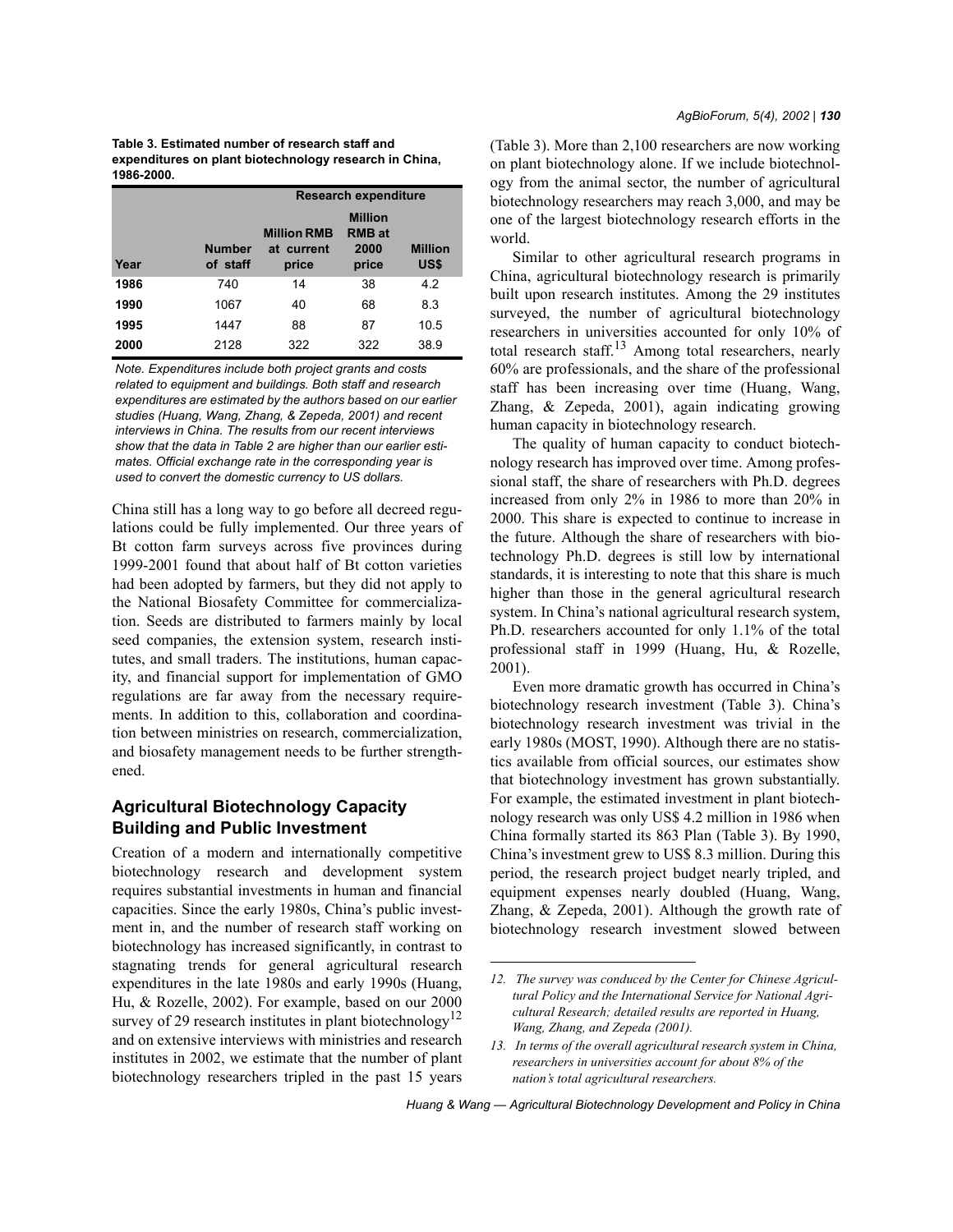during this period. Chinaís biotechnology research investment increased considerably from US\$ 10.5 million in 1995 to US\$ 38.9 million in 2000, representing an annual growth rate of about 30%. This investment in Chinaís biotechnology is mainly due to government sources. According to our survey of 29 biotech research institutes, public investment accounted for 94% of the total plant biotechnology budget in 1999, and this share has been increasing over our study period, from 1986 to 1999 (Huang, Wang, Zhang, & Zepeda, 2001). Budgets from competitive grants for research projects accounted for two thirds of the total budget and this share also has shown an increase over time, reflecting China's biotechnology development moving from a capacity-building stage to a research stage.

Our recent interviews with officials and research administrators from the Ministry of Science and Technology confirm that the Ministry is accelerating its investment in national biotechnology program: the Tenth Five-year Plan (2001-2005) for biotechnology development. Under this plan, the total investment in agricultural biotechnology is targeted to be four times as much as the total amount spent on agricultural biotechnology in the past 15 years (1985-2000). If this goal is realized, China will account for more than one fourth of the world's current public spending on agricultural biotechnology.

# **Agricultural Biotechnology Development, Research Priorities and Commercialization**

# *An Overview*

The focus of China's biotechnology development in its early stages (in the early 1970s) was on cell engineering, tissue culture, and cell fusion and emphasized crops such as rice, wheat, maize, cotton, and vegetables (Key Laboratory of Crop Molecular and Cell Biology, 1996). However, the most significant progress in agricultural biotechnology was made following the development of transgenic techniques after 1983. The pace of biotechnology research accelerated significantly after China initiated the 863 Plan in 1986 (Table 1).

Bt cotton is a most successful story of agricultural biotechnology in China. In response to rising pesticide use and the emergence of a pesticide resistant bollworm population in the late 1980s, China's scientists began research on GM cotton. Starting with a synthesized gene originally from the bacterium *Bacillus thuringiensis* (Bt), Chinaís scientists transferred this modified Bt gene into major cotton cultivars by the so-called pollen tube pathway transformation. Greenhouse testing began in the early 1990s. The first commercial use of GM cotton was approved in 1997. During the same year, Bt cotton varieties from publicly funded research institutes and from a joint venture with Monsanto became available to farmers. The release of Bt cotton began China's first large-scale commercial experience with a product of the nation's biotechnology research program.

In addition, other transgenic plants with resistance to insects, disease or herbicides, stress tolerance, or plants with improved quality have been approved for field release, and some are nearly ready for commercialization. These include transgenic cotton lines resistant to fungal disease, rice resistant to rice stem borer or bacteria blight, diseases, herbicide, and salt tolerance, wheat resistant to barley yellow dwarf virus (Cheng, He, & Chen, 1997), maize resistant to insects and with improved quality (Zhang, Liu, & Zhao, 1999), poplar trees resistant to gypsy moths, soybeans resistant to herbicides, transgenic potato resistant to bacterial disease or Colorado beetles, among others (Ministry of Agriculture [MOA], 1999; National Center of Biological Engineering Development [NCBED], 2000; Li, 2000).

Progress in plant biotechnology has also been made in recombinant microorganisms such as soybean nodule bacteria (nitrogen-fixing bacteria for rice and corn) and phytase from recombinant yeasts for feed additives (Huang, 2002). Genetically modified nitrogen-fixing bacteria and phytase have been commercialized since 1999. In animals, transgenic pigs and carp have been produced since 1997 (NCBED, 2000). Recently, Chinese researchers also announced the successful sequencing of the rice genome (Yu et al., 2002). They have produced a draft sequence of the rice genome for the most widely cultivated subspecies in China, *Oryza sativa L.* ssp. *indica*, by whole-genome shotgun sequencing.

According to a nationwide survey conducted by the MOA in 1996, Chinese scientists have tried to use more than 190 genes transferring to more than 100 organisms (103 genes used in 47 plants, 32 genes used in 22 animals, 56 genes used in 31 species of microorganisms). These figures have been further expanded after 1996 (Cheng & Peng, 2002). By 2001, there were more than 60 plants under research and 121 genes used for transformation (Peng, 2002). The list of GM crops in trials is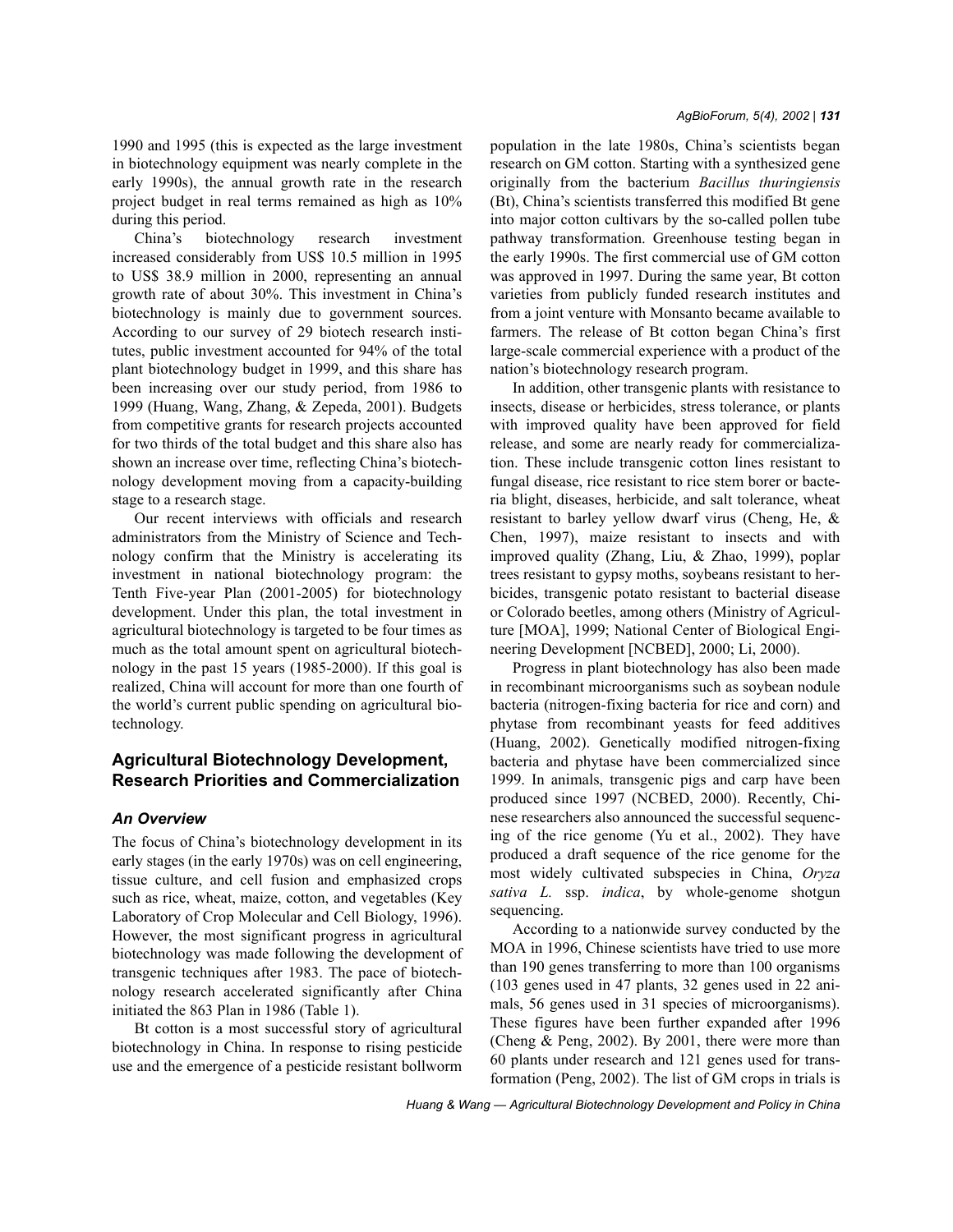| Table 4. Research focus of plant biotechnology programs |  |
|---------------------------------------------------------|--|
| in China.                                               |  |

|                                                 | <b>Prioritized areas</b>                                                                                                                                                                                                                                                                                                                                        |
|-------------------------------------------------|-----------------------------------------------------------------------------------------------------------------------------------------------------------------------------------------------------------------------------------------------------------------------------------------------------------------------------------------------------------------|
| Crops                                           | Cotton, rice, wheat, maize, soybean,<br>potato, rapeseed, cabbage, tomato                                                                                                                                                                                                                                                                                       |
| Traits:                                         |                                                                                                                                                                                                                                                                                                                                                                 |
| <b>Insect resistance</b><br>Disease resistance  | Cotton bollworm, boll weevil, and<br>aphids<br>Rice stem borer<br>Wheat aphids<br>Maize stem borer<br>Soybean moth<br>Potato beetle<br>Poplar gypsy moth<br>Rice bacteria blight and blast<br>Cotton fungal disease<br>Cotton yellow dwarf<br>Wheat yellow dwarf and rust<br>Soybean cyst nematode<br>Potato bacteria wilt<br>Rapeseed sclerosis<br>CMV and TMV |
| <b>Stress tolerance</b>                         | Drought, salinity, cold                                                                                                                                                                                                                                                                                                                                         |
| <b>Quality improvement</b> Cotton fiber quality | Rice cooking quality<br>Wheat quality<br>Maize quality<br>Corn with phytase or high lysine                                                                                                                                                                                                                                                                      |
| <b>Herbicide resistance</b>                     | Rice, soybean                                                                                                                                                                                                                                                                                                                                                   |
| <b>Functional</b><br>genomics                   | Rice, rapeseed, and arabidopsis                                                                                                                                                                                                                                                                                                                                 |

also impressive and differs from those being worked on in other countries.

### *Research Priorities and Products in the Research Continuum*

Huang, Wang, Zhang, and Zepeda (2001) summarized research priorities for plant biotechnology identified in various Biotechnology Development Outlines over the past 15 years in China (Table 4). Since the mid-1980s, cotton, rice, wheat, maize, soybean, potato, and rapeseed have been consistently listed as priority crops for biotechnology research funding. Functional genomics for major plants and animals, crop genetic breeding through the application of gene transformation, chromosome hybridization and marker assisted selection, cultivation of crops with improved resistance or quality and genetic breeding of animals, use of animal and plant cells as bioreactors in producing secondary products, special proteins and vaccines, recombined microorganisms to produce biofertilizers and biopesticides, and others have been identified as priority technologies for public funding.

Among crops, cotton is listed as a priority crop not only because of its importance by sown area and its contributions to the textile industry and trade, but also because of the serious problems with the associated rapid increase in pesticide applications to control insects (i.e., bollworm and aphids). Per-hectare pesticide expenditures for cotton production in China increased considerably over recent decades, reaching 834 RMB yuan (approximately US\$ 100) in 1995. This amount is much higher than comparable expenditures for grain crop production but lower than horticultural production. Cotton production alone consumed about US\$ 500 million annually in pesticides in recent years.

Rice, wheat, and maize are the three most important crops in China. Each accounts for about 20% of the total area planted. Production and market stability of these three crops are a primary concern of the Chinese government, as they are central to China's food security. National food security, particularly related to grains, has been a central goal of China's agricultural and food policy and has been incorporated into biotechnology research priority setting.

Among all traits, pest resistance traits have top priority (Table 4). Recently, quality improvement traits have been included as priority traits in response to increased market demand for quality foods. Quality improvements have been targeted particularly for rice and wheat, as consumer income rises in China. In addition, stress tolerance traits—particularly resistance to drought—are gaining attention, particularly with the growing concern over water shortages in Northern China. In addition, Northern China is a major wheat and soybean production region with significant implications for China's future food security and trade.

Newer research focuses on the isolation and cloning of new disease and insect resistance genes, including the new genes conferring resistance to cotton bollworm (Bt, CpTI and others), rice stem borer (Bt), rice bacterial blight (Xa22 and Xa24), rice plant hopper, wheat powdery mildew (Pm20), wheat yellow mosaic virus, and potato bacterial wilt (cecropin B) (MOA, 1999; NCBED, 2000). These genes have been applied in plant genetic engineering since the late 1990s. Significant progress has also been made in the functional genomics of arabidopsis and in plant bioreactors, especially in utilizing transgenic plants to produce oral vaccines (Biotechnology Research Institute, 2000).

By the end of 2001, GM plants from 13 plant species and more than 50 genes were approved for field trial, environmental release, and commercialization. Thirtysix recombined microorganism species and 51 strains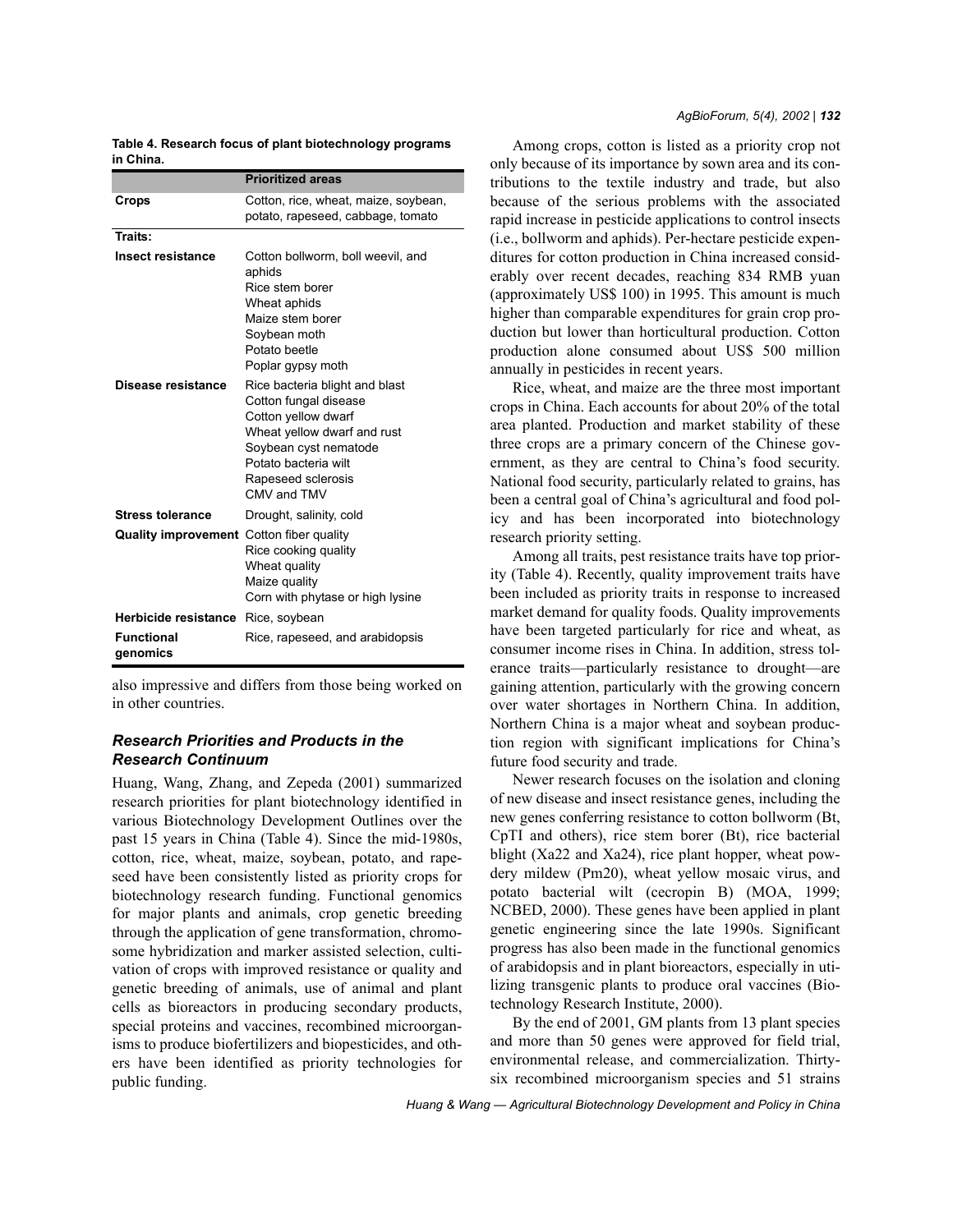|      | <b>Bt cotton share</b> |                  |     |
|------|------------------------|------------------|-----|
| Year | <b>Total</b>           | <b>Bt</b> cotton | (%) |
| 1997 | 4491                   | 34               | 1   |
| 1998 | 4459                   | 261              | 6   |
| 1999 | 3726                   | 654              | 18  |
| 2000 | 4041                   | 1216             | 30  |
| 2001 | 4810                   | 2174             | 45  |

|  |  | Table 5. Bt cotton adoption in China, 1997-2001. |
|--|--|--------------------------------------------------|
|  |  |                                                  |

have been involved in research with 89 genes for insect and disease resistance or nitrogen fixation.

## *Commercialization of Agricultural Biotechnology*

By 2002, 18 transgenic cotton varieties generated by Chinese institutions and five varieties from Monsanto with resistance to bollworm have been approved for commercialization in China. Although several GM varieties of tomato, sweet pepper, chili pepper, and petunia have also been approved for commercialization since 1997, the area planted with these four crops remains small. Personal communications with several member of the agricultural Biosafety Committee show that the economic benefits of adopting the current three GM crops are minimal or nonexistent; no private companies have been attracted to invest in their commercialization.

Table 5 presents our most updated estimates of Bt cotton areas sown in China in 1997-2001. After the Bt cotton variety was approved for commercialization in 1997, the total area planted using Bt cotton increased to 0.65 million hectares in 1999. In 2001, the area reached more than 2 million hectares and accounted for 45% of China's cotton area. China's GM crop area follows that of the US, Argentina, and Canada. Although less than 4% of the total global area of GM crops was grown in China in 2001, we estimate that nearly 5 million Chinese farmers planted Bt cotton, as the average farm size is only about 0.5 hectares and includes several crops.

# **Concluding Remarks**

Chinese policymakers consider agricultural biotechnology as a strategically significant tool for improving national food security, raising agricultural productivity, and creating a competitive position in international agricultural markets. Consistent with these aims, China also intends to be one of world leaders in biotechnology research and major domestic supplier of biotechnologies. This objective is closely linked to the perception by Chinese policymakers that there are risks associated with reliance on imported technologies to guarantee national food security. Despite the growing debate worldwide on GM crops, China has developed agricultural biotechnology decisively since the mid-1980s. By 2001, China had the fourth largest sown area of GM crops in the world. Research and development has continued apace, and China now has several genetically modified plants that are in the pipeline for commercialization.

The institutional framework for supporting agricultural biotechnology research program is complex both at national and local levels. The growth of government investment in agricultural biotechnology research has been remarkable. However, coordination among institutions and consolidation of agricultural biotechnology programs will be essential for China to create an even stronger and more effective biotechnology research program in the future.

Examination of the research foci of agricultural biotechnology research reveals that food security objectives and farmers' current demands for specific traits and crops have been incorporated into priority setting. Moreover, the current priority setting for investments in agricultural biotechnology research has been directed at commodities for which China does not have a relative comparative advantage in international markets (such as grain, cotton, and oil crops). This implies that China is targeting its GMO products at the domestic market. The emphasis on developing drought-resistant and other stress-tolerant GM crops also suggests that biotechnological products are not only being geared to highpotential areas, as critics argue, but also at the needs of poorer farmers.

Many competing factors are exerting pressure on Chinese policymakers to continue with research and commercialization of transgenic crops. The demand of producers (for productivity-enhancing technology) and consumers (for cost savings), the current size and rate of increase of research investments, and past success in developing technologies suggest that products from Chinaís plant biotechnology industry are likely to become widespread in China in the near future. Although China is still struggling with issues of environmental and consumer safety, and the system of biosafety regulation has become progressively more elaborate and sophisticated, the system might not work well and might eventually hurt its national biotechnology application in the future if biosafety management capacity is not improved as much as research capacity. Investment in China's biotechnology R&D is essential for the nation to promote its biotechnology industry;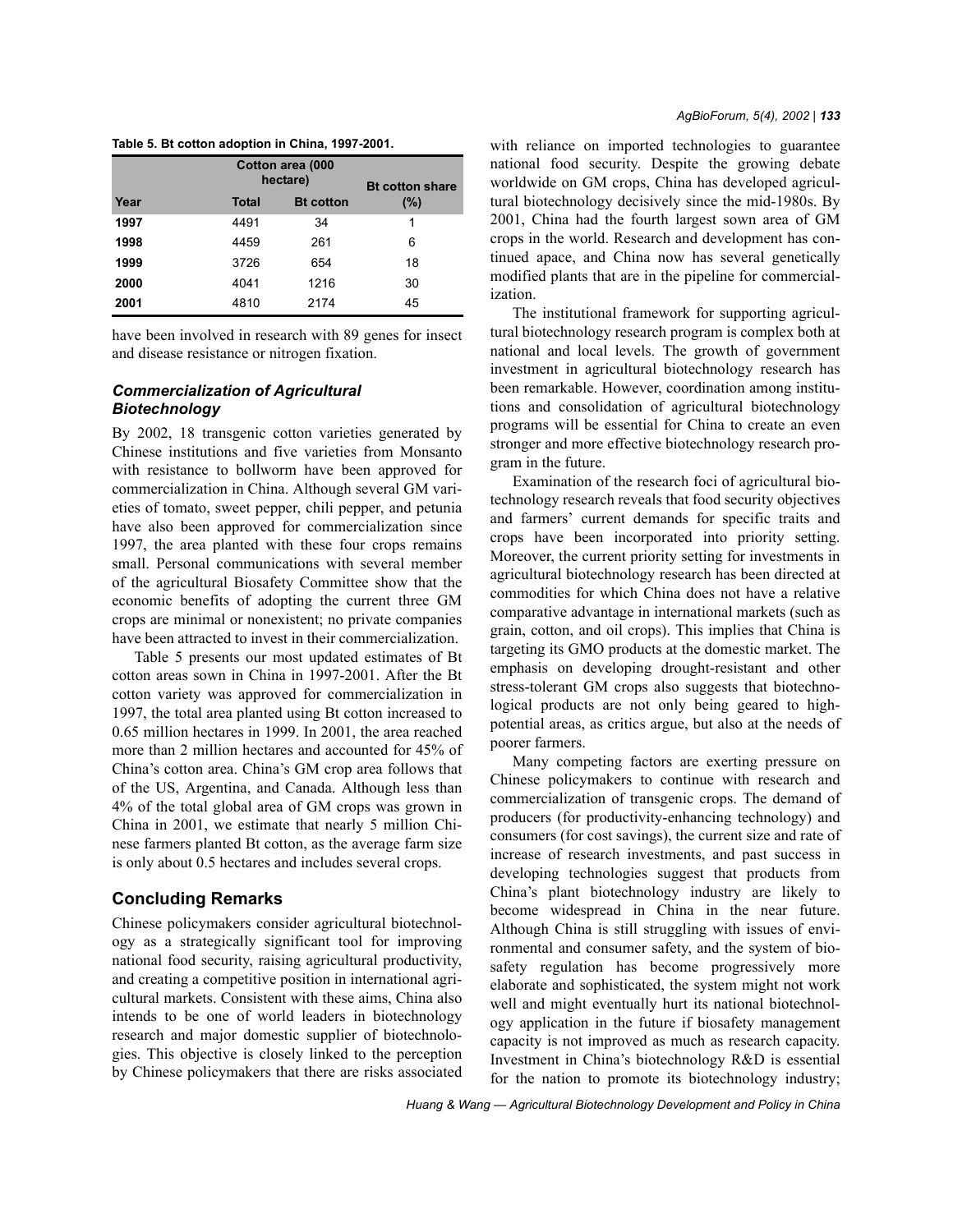investment in biosafety management capacity and policy implementation are also critical factors for health and sustainable development of this industry.

#### **References**

- Biotechnology Research Institute. (2000). *Research achievements of biotechnology* (working paper). Beijing: Chinese Academy of Agricultural Sciences.
- Chen, Z. (2000, July-August). *Review of R&D on plant genetic engineering in China*. Paper presented at the China-Asean workshop on transgenic plants, Beijing, China.
- Cheng, Z, He, X., and Chen, C. (1997). Transgenic wheat plants resistant to barley yellow dwarf virus obtained by pollen tube pathway-mediated transformation. In *Chinese Agricultural Science for the Compliments to the 40th Anniversary of the Chinese Academy of Agricultural Science* (pp. 98-108). Beijing: China Agricultural SciTech Press.
- Cheng, J., and Peng, Y. (2002, October). *Biosafety regulation in China*. Paper presented at the 7th International Symposium on the Biosafety of Genetically Modified Organisms, Beijing, China.
- Goodman, P. (2002, September 25). China's new economy begins on the farm: Growers bear burden of being first as trade brings opportunity, risk. *Washington Post*, p. A01.
- Huang, D. (2002, October). *Research and development of recombinant microbial agents and biosafety consideration in China*. Paper presented at the 7th International Symposium on the Biosafety of Genetically Modified Organisms, Beijing, China.
- Huang, J., Hu, R., and Rozelle, S. (2002). *Chinaís agricultural research investment: Challenges and prospects*. Beijing: China Financial and Economic Press.
- Huang, J., Hu, R., Pray, C., Qiao, F., and Rozelle, S. (in press). Biotechnology as an alternative to chemical pesticides: A case study of Bt cotton in China. *Agricultural Economics*.
- Huang, J., Hu, R., Rozelle, S., Qiao, F., and Pray, C.E. (2002). Transgenic varieties and productivity of smallholder cotton farmers in China. *Australian Journal of Agricultural and Resource Economics*, *46*(3), 367-388.
- Huang, J., Rozelle, S., Pray, C., and Wang, Q. (2002). Plant biotechnology in China. *Science*, *295*, 674-677.
- Huang, J., Wang, Q., and Keeley, J. (2001). *Agricultural biotechnology policy processes in China* (working paper). Beijing: Chinese Academy of Sciences Center for Chinese Agricultural Policy.
- Huang, J., Wang, Q., Zhang, Y., and Zepeda, J. (2001). *Agricultural biotechnology development and research capacity in China* (working paper). Beijing: Chinese Academy of Sciences Center for Chinese Agricultural Policy.
- James, C. (2002). *Global review of commercialized transgenic crops: 2001*. International Service for the Acquisition of Agro-Biotech Applications.
- Kahn, J. (2002, October 22). The science and politics of super rice. *The New York Times*.
- Key Laboratory of Crop Molecular and Cell Biology. (1996). *The research and prospects of crop genetic engineering.* Beijing: Chinese Agricultural Science and Technology Press.
- Li, N. (2000, July-August). *Review on safety administration implementation regulation on agricultural biological genetic engineering in China*. Paper Presented at the China-ASEAN Workshop on Transgenic Plants, Beijing, China.
- Marchant, M.A., Fang, C., and Song, B. (2002). Issues on adoption, import regulations, and policies for biotech commodities in China with a focus on soybeans. *AgBioForum*, *5*(4), 167- 174.
- Ministry of Agriculture [China]. (1990). *The guideline for the development of science and technology in middle and long terms: 1990-2000*. Beijing: MOA.
- Ministry of Agriculture [China]. (1999). The application and approval on agricultural biological genetic modified organisms and its products safety. *Administrative Office on Agricultural Biological Genetic Engineering*, *4*, 35-37.
- Ministry of Science and Technology [China]. (1990). *Biotechnology development policy*. Beijing: China S&T Press.
- Ministry of Science and Technology [China]. (2000). *Biotechnology development outline*. Beijing: MOST.
- National Center of Biological Engineering Development. (2000). The research progress in biotechnology. *Biological Engineering Progress*, *20*.
- Paarlberg, R.L. (2000). *Governing the GM crop revolution: Policy choices for developing countries* (2020 Discussion Paper #33). Washington DC: International Food and Policy Research Institute.
- Peng, Y. (2002, October). *Strategic approaches to biosafety studies in China*. Paper presented at the 7th International Symposium on the Biosafety of Genetically Modified Organisms, Beijing, China.
- Pray, C., Ma, D., Huang, J., and Qiao, F. (2001). Impact of Bt cotton in China. *World Development*, *29*(5), 813-825.
- Pray, C., Huang, J., and Rozelle, S. (2002). Five years of Bt cotton production in China: The benefits continue. *The Plant Journal*, *31*(4), 423-430.
- Rubenstein, E. (2000). China's leader commits to basic research, global science. *Science*, *288*, 1950-1953.
- State Development and Planning Commission [China]. (2003). *Development of biotechnology industry in China-2002.* Beijing: Chemical Industry Press.
- State Science and Technology Commission [China]. (1990). *Development policy of biotechnology.* Beijing: The Press of Science and Technology.
- Yu, J., Hu, S., Wang, J., Wong, G.K.S., Li, S., Liu, B., et al. (2002). A draft sequence of the rice genome (Oryza sativa L. ssp. Indica). *Science*, *296*, 79-108.